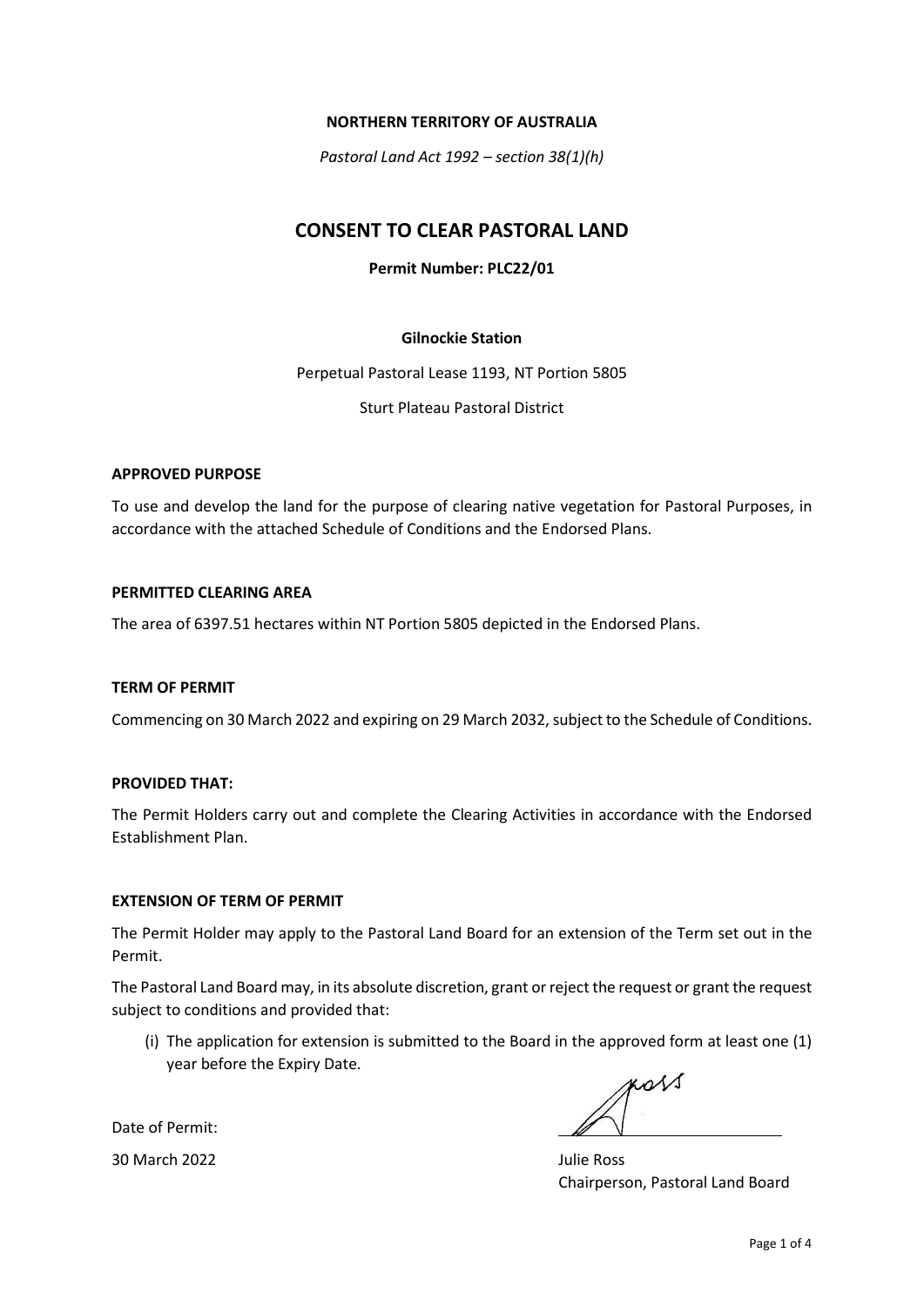## DEFINITIONS

In this Permit:

"Clearing Activities" means any works associated with the clearing of native vegetation; including, but not limited to, any earth-disturbing preparatory works within the Permitted clearing area for example boundary demarcation by grading and/or installation of erosion and sediment controls.

"Endorsed Plan/Drawing" means any plan subject to the conditions of the Permit that has been endorsed by the Board as forming part of this Permit.

"Expiry Date" means 29 March 2032.

"Pastoral Lessee" has the same meaning as in the Pastoral Land Act 1992.

"Pastoral Purposes" has the same meaning as in the Pastoral Land Act 1992.

"Permit Holder/s" means the Pastoral Lessee.

"Permitted Clearing Area" means the area shown on the approved clearing plans.

## SCHEDULE OF CONDITIONS

- 1. Prior to the commencement of any Clearing Activities within the permitted clearing area identified on the Endorsed Drawings (Drawing Number PLC22/01-001), the Permit Holder must contact the Pastoral Land Board via email (pastorallandboard@nt.gov.au) to provide the estimated start date for the clearing and contact details for the person who will be undertaking the clearing on behalf of the Permit Holder.
- 2. If any of the information required to be notified by the Permit Holder to the Pastoral Land Board under Condition 1 changes after notification has taken place, the Permit Holder must provide updated information to the Pastoral Land Board as soon as practicable after the Permit Holder becomes aware of the change and before the commencement of any earth-disturbing activities take place within the permitted clearing areas identified on the Endorsed Drawings (Drawing Number PLC22/01-001).
- 3. The Permit Holder must ensure that all works subject to this Permit are carried out in accordance with the approved clearing plans which form part of this permit and are annexed hereto and only clear native vegetation within the areas identified on the Endorsed Drawings as "Permitted Clearing"; to the satisfaction of the Pastoral Land Board.
- 4. The following plans are endorsed by the Pastoral Land Board and form part of this permit and must be complied with by the Permit Holder at all times to the satisfaction of the Pastoral Land Board: Drawing Number PLC22/01-001 and the Endorsed Establishment Plan.
- 5. The Permit Holder must have, and must ensure that any person who carries out the clearing on its behalf has, a copy of the following endorsed documents in their possession at all times whilst carrying out any works associated with clearing and complies with them: the Permit; the Endorsed Drawings (Drawing Number PLC22/01-001); and the Endorsed Establishment Plan.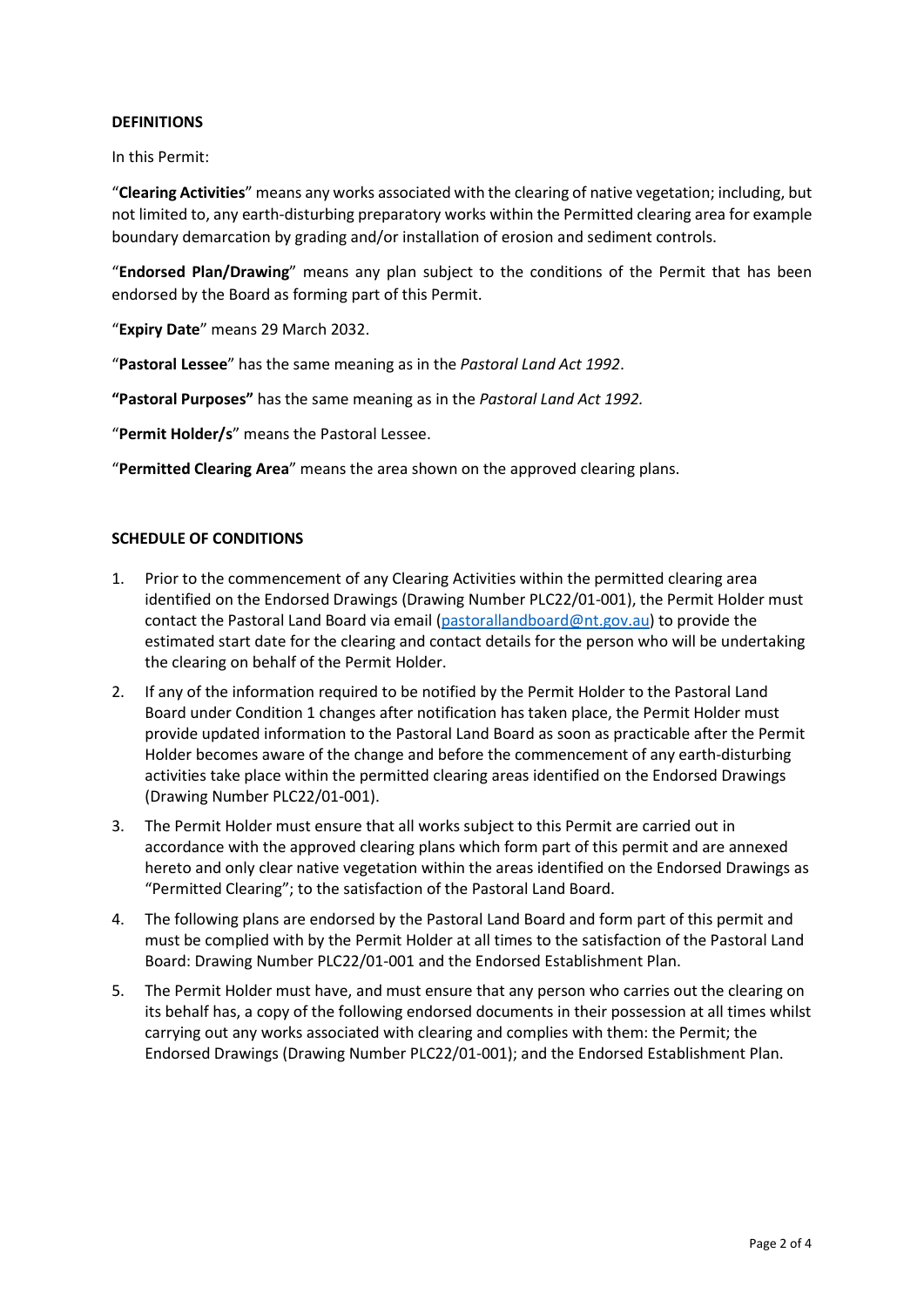- 6. Appropriate erosion and sediment control measures are to be employed throughout the clearing, establishment and operational phases of the development, to the satisfaction of the Pastoral Land Board, including (but not limited to): retention of buffer zones where appropriate and measures to address seasonal timing of works, management of groundcover and minimisation of bare ground, crop layout and maintenance of natural sheet flow patterns, avoidance or removal of soil windrows or other surface modifications that create concentrated flow paths for runoff, and installation of erosion controls on access tracks, fencelines and firebreaks where appropriate. Information regarding erosion and sediment control is available on the NTG website at https://nt.gov.au/environment/soil-land-vegetation. For further information, contact the Land Development Coordination Branch, Department of Environment, Parks and Water Security on: (08) 8999 4454.
- 7. This Permit is subject to the Permit Holder's ongoing compliance with its obligations under this Permit and the Pastoral Lease.
- 8. The Board may revoke this Permit by written notice to the Permit Holder should the Permit Holder breach any condition of this Permit and fail to remedy the breach within ninety (90) days after receiving notice requiring the Permit Holder to do so.
- 9. Consent for the clearing of native vegetation subject to this permit is provided for the following Pastoral Purposes only: Non-irrigated improved pasture.

## **NOTES**

- 1. The permitted clearing area has been approved for the specific purpose/s stated in the corresponding pastoral land clearing application and on the permit. Consent must be sought from the Pastoral Land Board prior to the commencement of a change in use (including a change from non-irrigation to irrigation and/or crop type), as proposed changes may trigger reassessment regarding for example (but not limited to) land suitability. Contact PastoralAssessment.DEPWS@nt.gov.au for further advice.
- 2. Despite any term or condition of this Permit, the Permit Holder must at its own cost in all respects, comply with all relevant laws, statutes and subordinate instruments, applicable to the clearing of pastoral land including but not limited to the following:
	- a) Weeds Management Act 2001;
	- b) Bushfires Management Act 2016;
	- c) Water Act 1992;
	- d) Territory Parks and Wildlife Conservation Act 1976;
	- e) Northern Territory Aboriginal Sacred Sites Act 1989;
	- f) Heritage Act 2011;
	- g) Waste Management and Pollution Control Act 1998; and
	- h) Environment Protection and Biodiversity Conservation Act 1999 (Cth).
- 3. This Permit is at all times subject to existing rights, title and interests of all other persons (including any rights or interests registered on the certificate as to title (as defined by the Land Titles Act 2001). The Permit Holder must comply with all terms and conditions of such existing rights, title and interests. The Permit Holder must not unreasonably or unduly interfere with, impede, restrict or limit the rights, title or interests of any person.